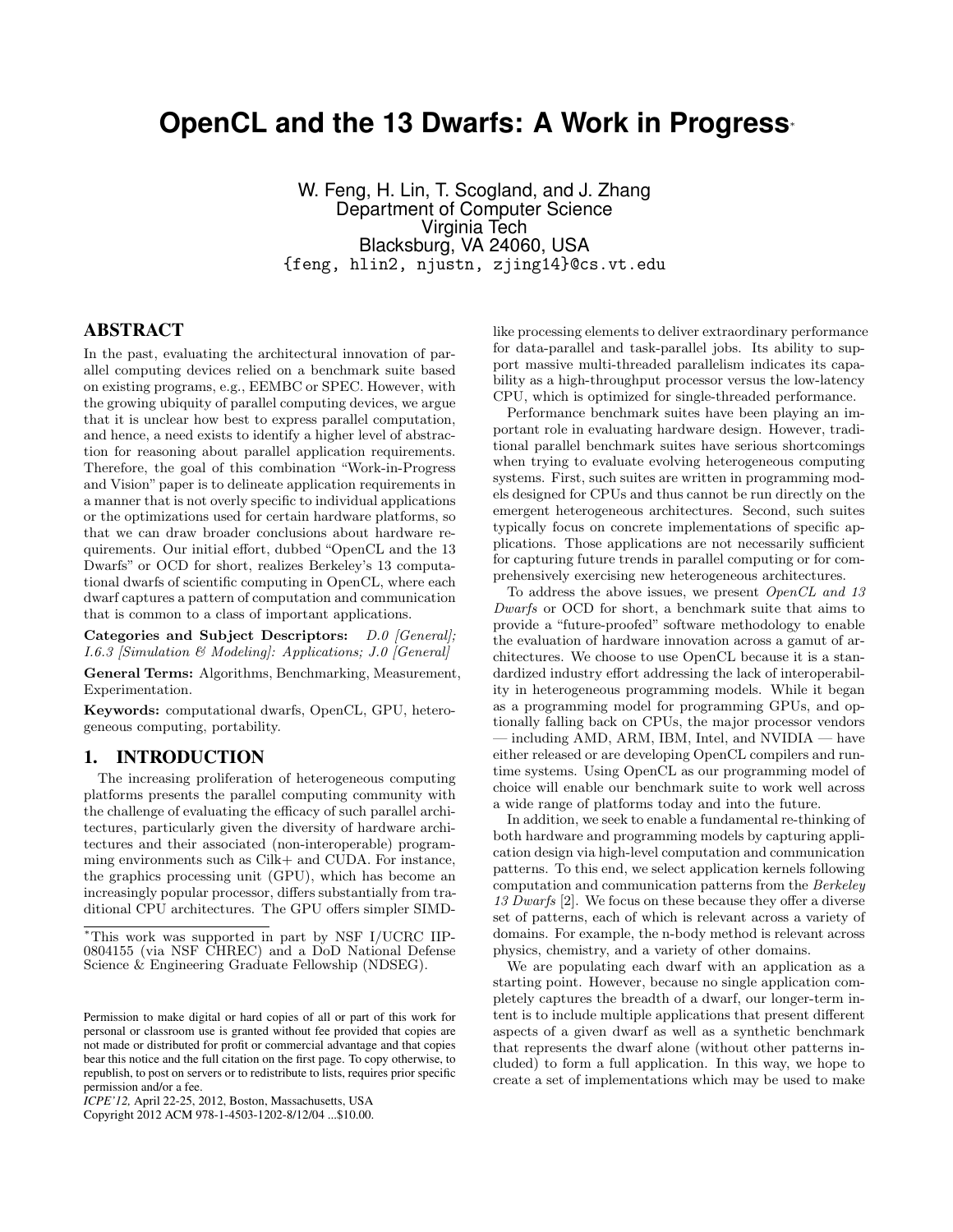generalizations about the higher-level patterns and the effectiveness of a given platform for executing a given pattern.

The initial release of OCD is meant to provide functionally portable benchmarks in OpenCL and allow users to draw conclusions based on the performance of portable code. To accomplish this, we have made an effort to avoid optimizing any given benchmark specifically for a given underlying platform, and instead, focus on writing to the programming model.<sup>1</sup> The result is that more reasonable performance comparisons across different architectures are possible.

## 2. THE 13 DWARFS

Below is a brief description of each of the 13 Berkeley dwarfs, along with a description of our initial instantiation of the dwarf in OCD, if applicable.

*Dense linear algebra* consists of dense matrix and vector operations. It has a high ratio of math-to-load operations and a high degree of data interdependency between threads. We are finalizing a benchmark for this dwarf based on LU factorization, but for the time being, we include the k-means clustering algorithm, denoted as kmeans in OCD.

*Sparse linear algebra* solves the same problem as dense linear algebra but has matrices with few non-zero entries. To reduce space and computation, such algorithms store and operate on a list of values and indices rather than proper matrices, resulting in more indirect memory accesses. For OCD, we implement a pattern for matrix-vector multiplication that uses a compressed spare row format to store sparse matrices. As such, the implemented dwarf is denoted as csr.

*Spectral methods* transform data from/to either a spatial or temporal domain. The execution profile is typically characterized by multiple stages of processing, where dependencies within a stage form a "butterfly" pattern of computation. We capture this pattern via a FFT, i.e., clfft in OCD.

*N-body methods* calculate interactions between many discrete points and are characterized by large numbers of independent calculations within a timestep, followed by all-toall communication between timesteps. Our GEM code [1], denoted as gemnoui in OCD, calculates the effect that all atoms have on the charge at each point along the surface of a molecule, leading to  $O(M*N)$  complexity where *N* is atoms and *M* is points along the surface.

*Structured grids* organize data in a regular multidimensional grid, where computation proceeds as a series of grid updates. For each grid update, all points are updated using values from a small neighborhood around each point. The neighborhood is normally implicit in the data and determined by the algorithm. For OCD, we include srad, short for speckle-reducing anisotropic diffusion, a stencil-based pattern of computation and communication that reduces noise and enhances feature clarity in 2D images.

*Unstructured grids* possess data structures, e.g., linked list of pointers, that keep track of the location and 'neighborhood' of points which are used to update the location. Like sparse linear algebra, updates typically involve multiple levels of memory reference indirection, as an update to any point requires first determining a list of neighboring points, and then loading values from those neighboring points. For OCD, we include a pattern of computation and communication that is representative of an unstructured grid code for computational fluid dynamics, denoted as cfd in OCD.

*MapReduce* captures the repeated independent execution of a "map" function and results are aggregated at the end via a "reduce" function. No communication is required between processes in the map phase, but the reduce phase requires global communication. For OCD, we have a prototype dwarf that we dub StreamMR ("streamer").

*Combinational logic* exploits bit-level parallelism in order to achieve high throughput. Such a workload involves performing simple operations on very large amounts of data. For OCD, we include crc, short for cyclic redundancy check, which is used to generates hashes or signatures of files to verify their correct transfer over a network.

*Graph traversal* visits and evaluates a number of objects in a graph. Such algorithms typically involve a significant amount of random memory access for indirect lookups. The bottleneck is generally due to access latency rather than access bandwidth. For OCD, we include breadth-first search (bfs) and bitonic sort (bsort).

*Dynamic programming* solves a complex problem by solving a series of simpler subproblems. For OCD, we adopt the Needleman-Wunsch algorithm, i.e., needle in OCD. This algorithmic pattern calculates the optimal alignment of two strings by calculating scores based on all possible alignments in a matrix and backtracking along the highest scoring path.

*Backtrack & branch-and-bound* approaches generally search a very large search space to find a globally optimal solution. Because the search space is so large, an implicit method is needed to prune the search space to make this approach computationally tractable. For OCD, we capture the computation and communication pattern of the A\* search algorithm (astar in OCD).

*Graphical models* map variables into nodes and conditional probabilities into edges, e.g., Bayesian networks. For OCD, we have captured this pattern of computation and communication via a hidden Markov model.

*Finite state machines* capture a system whose behavior is defined by states, transitions defined by inputs and the current state, and events associated with transitions or states. These dwarf algorithms are highly dependent on conditional operations and interdependent data, which are also commonly found in graph traversal. For OCD, we provide a "temporal data mining" algorithm, which discovers temporal correlations between EEG events from the brain.

## 3. EXPERIENCES WITH OCD

This section presents our experiences with OpenCL and the 13 Dwarfs (OCD) across a myriad of CPU and GPU computing platforms.

#### 3.1 Experimental Setup

For all of our experiments, we ran OCD on a single test box consisting of two quad-core Intel Xeon E5405 CPUs, 4GB of DDR3 memory, and at any one time, a single GPU. We physically swapped between an AMD HD5450, AMD HD5870, NVIDIA GT520, and NVIDIA C2050 to ensure comparable results between the different GPU platforms. The software environment is x86 64 Ubuntu 10.04 with Linux kernel 2.6.32, using GCC 4.4.3 along with NVIDIA SDK 4.0, AMD APP SDK 2.5 RC2 and Intel OpenCL SDK 1.5. The drivers used are AMD Catalyst 11.11 and NVIDIA 290.10.

#### 3.2 Runtime Diversity

In theory, OpenCL performance on a single piece of hardware ought to be consistent regardless of the runtime sys-

Similarly, other benchmark suites write to MPI or a general CPU rather than to Intel SSE4 instructions, for example.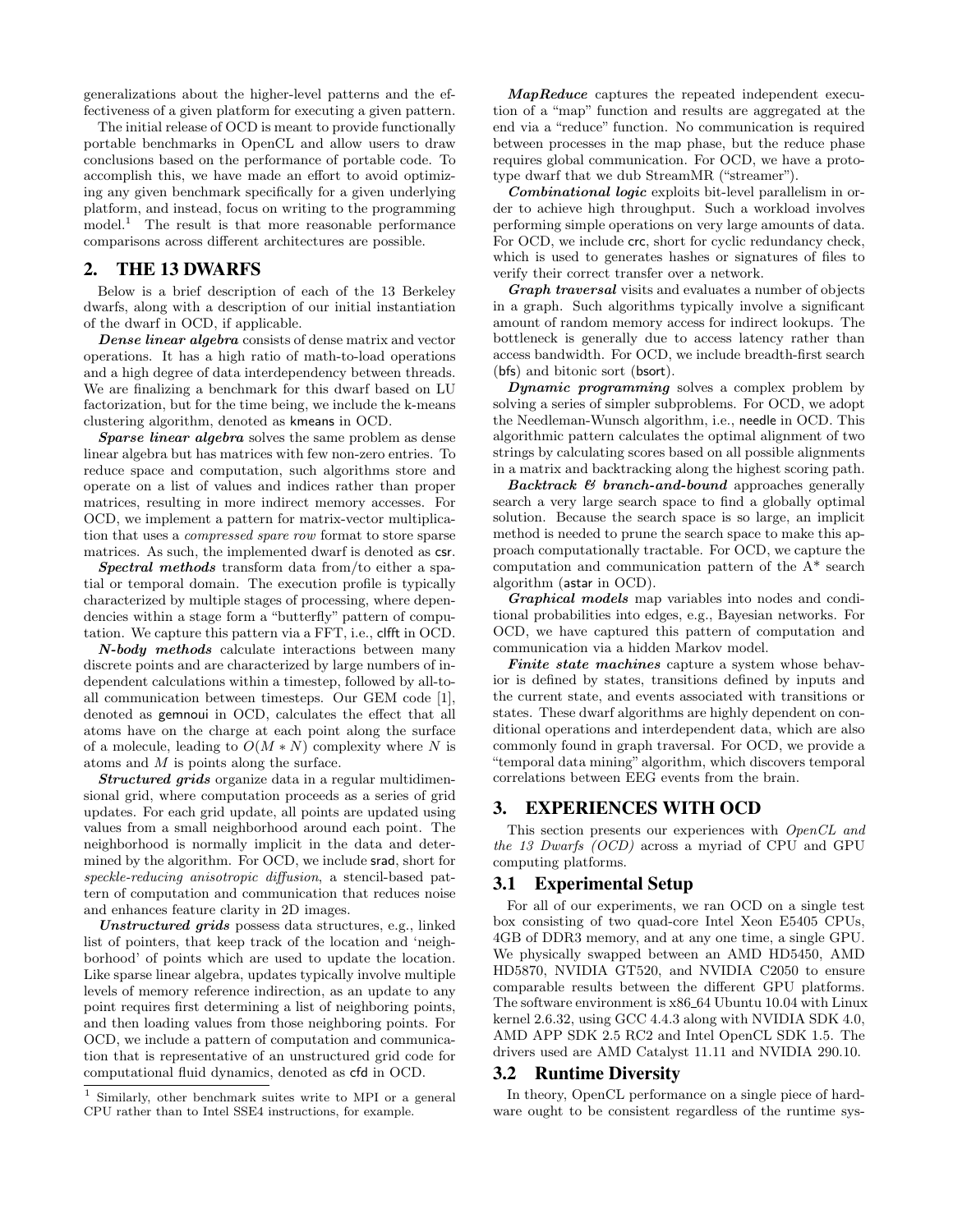

Figure 1: Time for each benchmark on two quad-core Intel Xeon CPUs across OpenCL CPU runtimes from AMD and Intel for all implemented dwarfs. Each box represents the interquartile range with a line at the median, whiskers reach to the data point closest to 1.5x the interquartile range outside of the middle 50 percent without going over, and dots are those points which fall past that mark.



Figure 2: Speedup of the three segments of each application, i.e., data transfer to the device, computation on the device and data transfer back from it, over the Intel OpenCL SDK on eight Intel Xeon cores.

tem; but in practice, this is rarely the case. To illustrate this point, we compared the performance of our OCD across two different SDKs, namely the AMD OpenCL SDK and the new Intel OpenCL SDK, while running on *identical* hardware. Figure 1 shows the empirical results.

Since our experimental platform consisted of a pair of Intel Xeon CPUs, the initial expectation was that Intel's SDK would either match AMD's or outperform it for each case, but that was not the case. For example, the combinational logic dwarf performed approximately 50% faster on the AMD SDK than on the Intel SDK. In addition, the performance of the Intel SDK was much more erratic than with the AMD SDK. In some cases, like astar and csr, the performance range spanned an order of magnitude more than the range of the results using the AMD SDK. In general, the results show that the more compute-intensive applications performed better with the Intel SDK while the data-transferheavy applications perform better with AMD. Overall, what the above tells us is that the compiler and runtime of a system can have a significant effect on realized performance.

#### 3.3 Architecture Diversity

For an ecosystem like OpenCL, which works across multiple architectures, there exists a wide diversity in the capabilities of the underlying architectures. To analyze the behavior of the dwarfs across such diverse platforms, we collected performance results across all the OCD benchmarks running on the aforementioned devices. Figure 2 presents the results as speedup over the Intel SDK CPU results, on a  $log_{10}$  scale. The devices in these plots are grouped by type – CPU, low-power GPUs, and high-power GPUs. The GT520 and C2050 are low-power and high-power NVIDIA GPUs, respectively, while the HD5450 and HD5870 are low-power and high-power AMD GPUs, respectively.

The results show that the performance profiles of OCD are quite diverse, not only with respect to the compute time, but also transfer times to and from the device. In fact, we were surprised by the spread of the results for data transfer times. For virtually all of the dwarfs, the data transfer time from the CPU to the GPU was actually shorter than the transfer from the CPU "to" the CPU; the same held true for pulling the data back. The notable exception to this was the Intel SDK version of GEM (i.e., gemnoui), the n-body dwarf from OCD. The code for data transfer in GEM uses the hinting available in OpenCL to specify that the host buffer supplied by the user should be used directly by the OpenCL runtime system, if possible, rather than treating it as a source for a copy. Only the Intel SDK, however, actually honors that